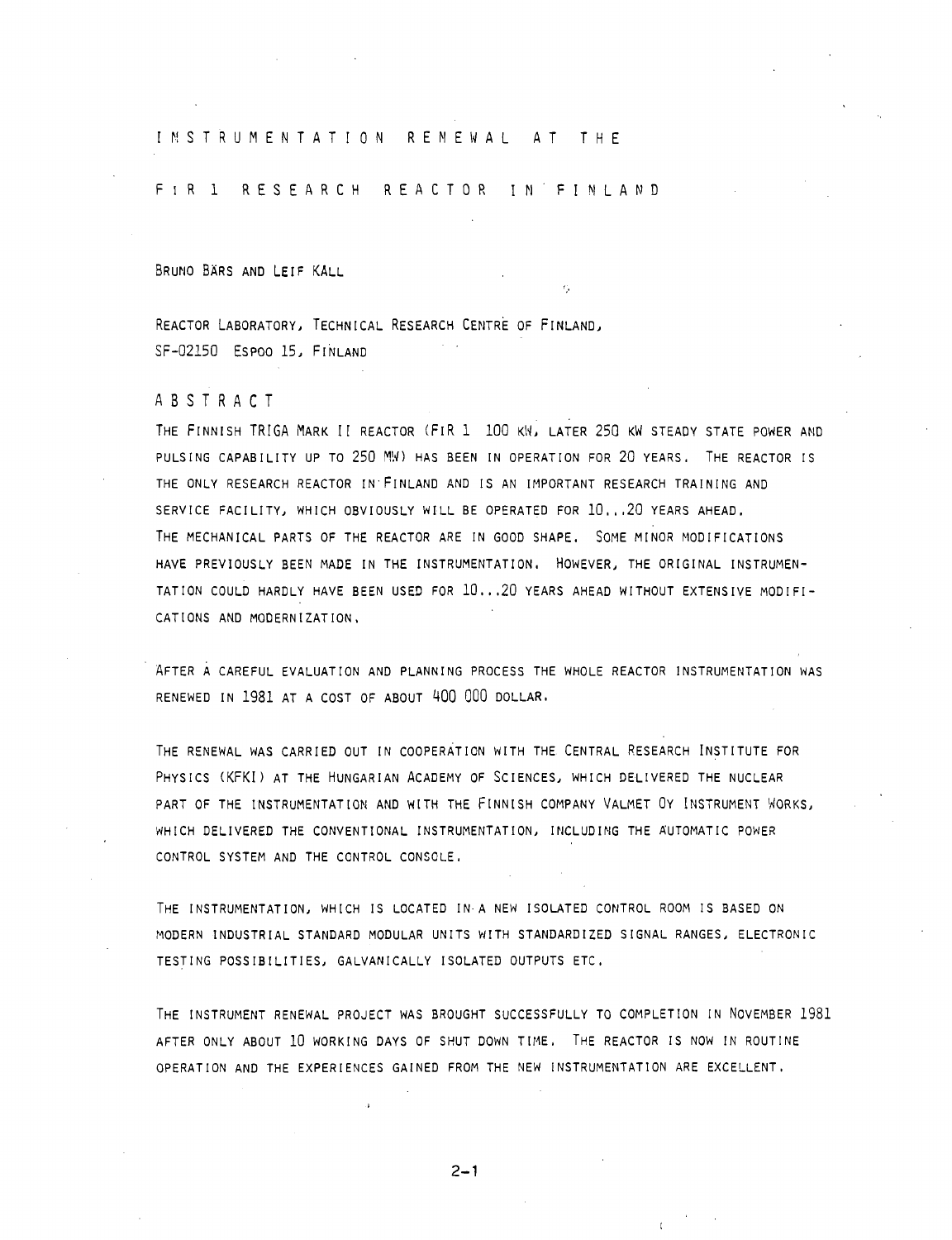#### 1 INTRODUCTION

The Finnish TRIGA Mark II reactor (FiR 1, 100 kW, later 250 kW steady state power and pulsing capability up to 250 MW) has been in operation for 20 years. FiR 1 is the only research reactor in Finland and is an important service, training and research facility. It is obvious''that it will remain so also in the future and therefore it is necessary to ensure a high reliability and availability of the reactor operation for a long time ahead.

The mechanical parts of the reactor are in relatively good shape. Some modifications and modernizations had earlier been made in the instrumentation. However, it was estimated that this instrumentation could not have been used for the rest of the expected life of the reactor (15...20 years ahead).

## The renewal or upgrading was justified because

| $\qquad \qquad \blacksquare$ | there were increasing problems to obtain spare parts           |
|------------------------------|----------------------------------------------------------------|
| $\qquad \qquad -$            | it was necessary to replace some old types of components,      |
|                              | especially the electron tubes                                  |
| $\overline{\phantom{a}}$     | the previous system was non-modular                            |
| $\mathcal{L}^{\text{max}}$   | the wiring and cables were unsatisfactory with risks of fires  |
|                              | there was no redundancy for some important parts (e.g. the     |
|                              | HV supplies)                                                   |
|                              | the primary water activity measurement system was insufficient |
|                              | the old and small extra control panels should be renewed etc.  |

The justification and basic philosophy for the instrumentation renewal was presented more in detail at the Sixth European Conference of TRIGA Users 1980 /1/ and in a previous report /2/.

After a careful evaluation and planning process, the whole reactor instrumentation was successfully renewed in 1981, based on equipment from two main suppliers. The control console was also removed from the reactor hall into a separate control room.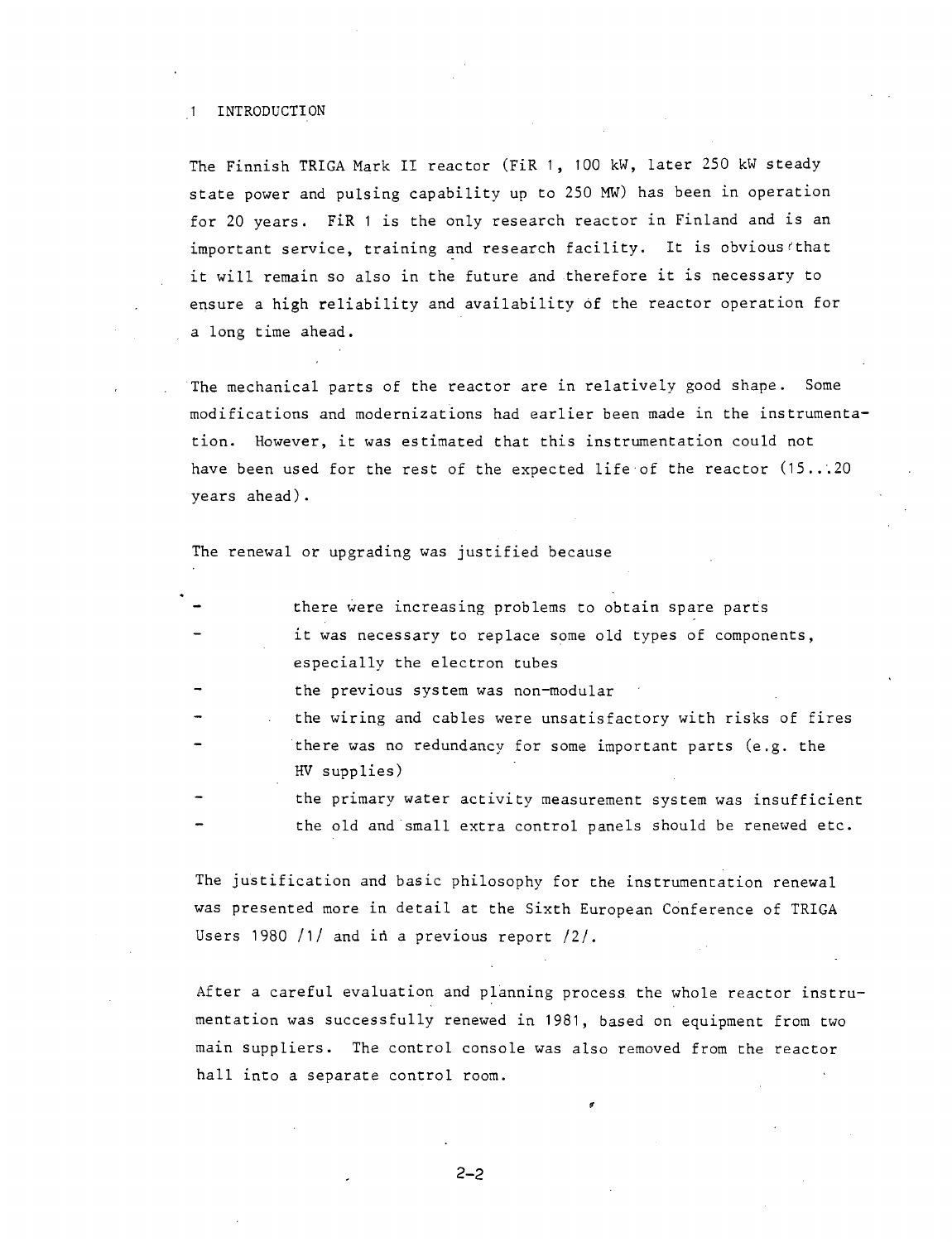A two-person project group and partly also other personnel at the Reactor Laboratory participated in the project. The technical development that has taken place during the last 25 years was utilized in planning and installing anew instrumentation, which corresponds to modern industrial standards, with high availability and easy service operations.

The new analog instrumentation is based on modern industrial standards with flexible and reliable modular units, standardized signal levels, isolation amplifiers, electronic testing possibilities, self-checking features etc. The modular structure also makes it easier than before to carry out possible changes that may be attractive in the future due to the rapid development in electronics.

# 2 CHOICE OF INSTRUMENTATION

There are many excellent instrument systems and experienced instrument suppliers on the market. The final choice of the two main external suppliers was based"upon technical and economic evaluations of several quotations and upon visits to some installations. The Reactor Laboratory at the Technical Research Centre was also a supplier of basic services in the instrument renewal project.

The four nuclear channels were delivered and installed by the Central Research Institute for Physics (KFKI, Budapest, Measurement Automation Division) at the Hungarian Academy of Sciences. The standard nuclear instrumentation (modules in the series NFI-) from KFKI *12,* 3/ was well suited for the TRIGA reactor and only some minor modifications had to be made. The number of nuclear channels is the same as in the old system but the ranges have been partly extended. There is also a possibility for pulsing mode operation and pulse registration (up to 300 MW peak power).

Valmet Oy Instrument Works, who delivered the conventional (the ELMATIC system) instrumentation /4/, indlucing the control console and the automatic power control system has significant experience in supplying instrumentation for process, paper and pulp.industry. The installed system is mainly based on the company's standard system ELMATIC, which is an analog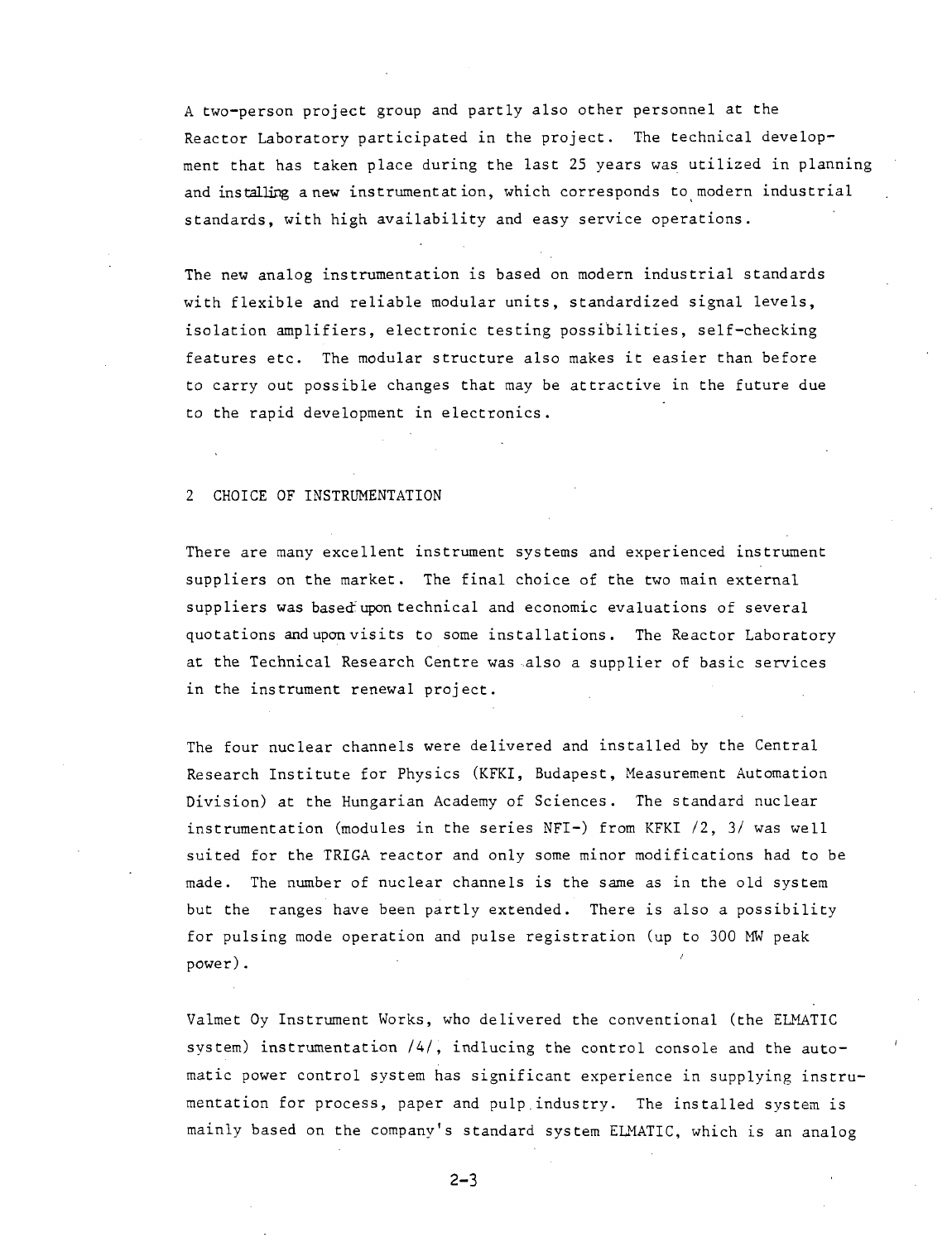instrumentation system that has been in production for several years and has proved very successful and reliable. The ELMATIC system was now used for the first time also in nuclear research reactor instrumentation and with great success.

Valmet Instrument Works also offered their new distributed on-line microprocessor system DAMATIC with colour TV display, a small pushbutton control board etc. /5/. The authorities were also willing to accept such a DAMATIC system as a basic solution for the new instrumentation.

In the DAMATIC system - unlike in the conventional ELMATIC system comprising many individual signal channels - all signals are transmitted and manipulated by centralized processing units. For safety reasons the data transmission, processing and display systems (including the important and relatively expensive video generator) need redundancy and must therefore be duplicated, triplicated or backed up by some analog units. In case of malfunction of a process station, it is automatically replaced by a parallel station. Such necessary parallel systems will increase the costs. It also seemed difficult to definitely prove the logic function of a safety system based on programmed microprocessors i.e. to achieve an operation without non-allowed loop-holes. So at least a part of the safety system called for some analog back-up. On the other hand, the excellent safety features of the TRIGA reactor make it very suitable for modern instrument systems of this kind.

The conclusion was that the DAMATIC system also is a realistic and an acceptable option. However, the analog ELMATIC system was chosen primarily for the following reasons.

The main goals of the present project were to obtain a reliable and modern instrumentation at moderate costs and to minimize the shut-down time during installation. The training and development aspects were considered to be of less importance. Since the experience with microprocessor systems in the monitoring and control of nuclear reactors is very limited, it is difficult to foresee all aspects, advantages and problems.

2-M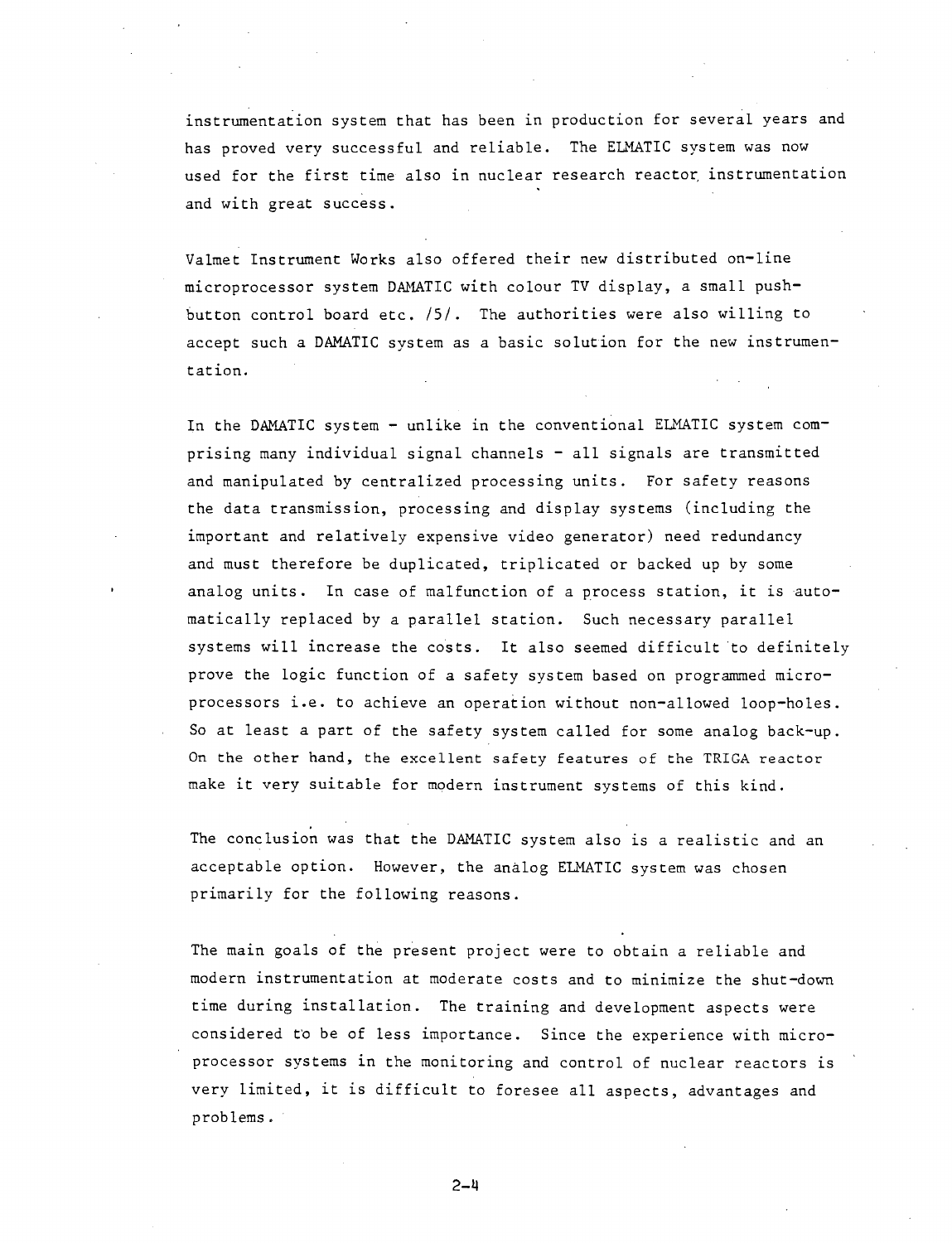The microprocessor-based DAMATIC system is more suitable for much bigger processes where its advantages can be better utilized than in a small TRIGA reactor. The extra costs (in the DAMATIC option) arising from an analog back-up system or duplication of the most important display, control and trip functions are also relatively high in a small system like a TRIGA reactor. An inquiry made a few years ago to many TRIGA laboratories revealed very scattered opinions about the use of computerbased instrumentation for TRIGA reactors.

Valmet Oy Instrument Works analog ELMATIC system was thus chosen, ordered and installed at the Finnish TRIGA reactor. The electronic parts for the primary water activity measurement system were delivered by Alnor Oy (Turku, Finland), while the system was installed and tested by the personnel of the Reactor Laboratory.

## MAIN FEATURES OF THE NEW INSTRUMENTATION

The new instrumentation contains basically similar types of measurements, controls and displays as the old instrumentation from GA, but some additions and improvements have been made. Block diagrams of the measurement channels are displayed in figures 1 and 2. The old neutron flux chambers were retained and connected to the four nuclear channels.

> The start-up channel operates with a fission chamber in the count rate mode from 10<sup>-4</sup> to 100 W with a logarithmic display  $(0, \ldots 10^5$  cps) and with the possibility of an audio signal as we 11.

 $\mathbf I$ 

II The logarithmic DC channel operates with a compensated  $(BF_3)$ ionization chamber in the range  $0.1...10^6$  W with a single log. scale and provides the signal also to the period meter  $(-30 \text{ s}... \infty ... 3 \text{ s}).$ 

III The linear DC channel with a compensated  $(BF_3)$  ionization chamber has 15 ranges from 0.03 to 3.10<sup>5</sup> W including manual and automatic range switch. The signal is also used for automatic control.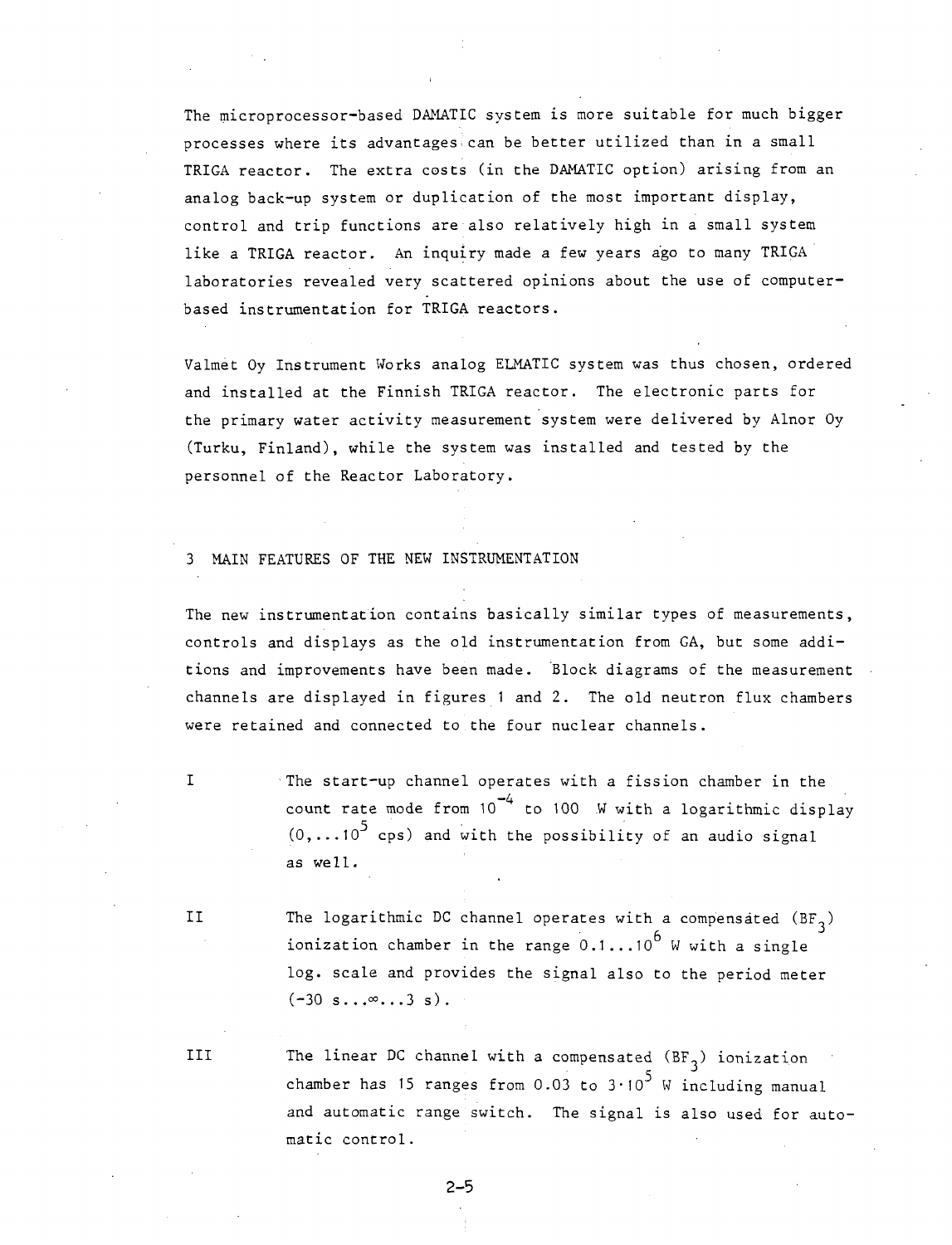IV The safety channel is operated with an uncompensated  $(BF<sub>2</sub>)$ ionization chamber in the range 1...300 kW (I < 1  $\mu$ A). The same chamber is also used to detect the power pulses  $(I \nI \nIn A)$ , with a 1000 times reduction of the amplifier gain.

A more detailed description of the nuclear channes is given in a previous report *111* and in catalogues /3/ from KFKI.

The new nuclear channels incorporate significant improvements with increased redundancy, safety and reliability. Deviations (± 10 %) in the supply voltages, in the high voltages, in the outputs of the current and period amplifiers in the nuclear channels and failures of the dynamic safety logic (20 kHz checking signal) cause scram and alarm or alternatively only alarm.

According to the supplier /6/ particular consideration was given to reliability throughout the whole nuclear system design and production. The experiences so far verify the fulfilment of these incentives.

The minimum period has been reduced from 7 s to.3 s. Trip signals are obtained from the linear channel (110 %), from the period signal  $(3 s)$ , and from the safety channel (115 %). At low signal levels  $($  t cps) in the start up channel the control rods are locked.

Electronic signal generators and display meters for testing purposes and fault indication are included in all nuclear channels. The calibration, scram and alarm functions can be checked quickly and conveniently.

Similarly, the modular signal manipulating and power control system from Valmet Oy Instrument Works includes additional scram and alarm actuators. E.g. malfunctions in the power supplies for essential units will bring about shut-down of the reactor.

In addition to the improvements mentioned previously the following new features may also be of interest: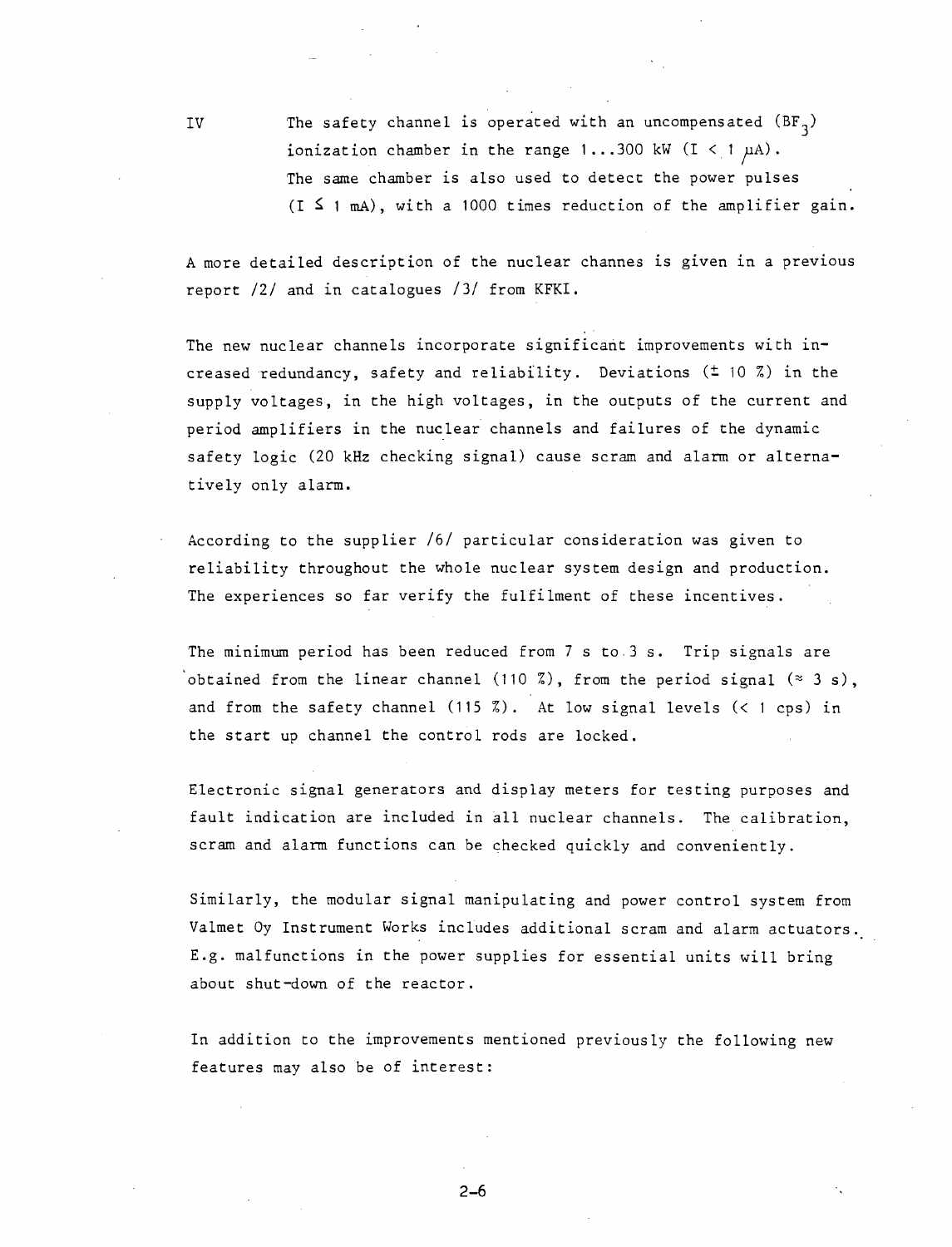Two fuel temperature meters with scram (previously one) were installed. Due to the use of strong Cd shields for the activation capsules in the irradiation ring the neutron sensitive chambers are sometimes in a locally reduced flux and provide too low power estimates. The control of the in-core fuel temperature is thus a more reliable and safer power estimate than the ionization chamber currents.

A meter for the cooling power (flow rate times temperature difference in the outlet and inlet cooling tubes) was installed.

A new on-line pH meter for the reactor tank water was installed.

Two new water conductivity sensors (replacing previous indirect meters in tank inlet and outlet) for direct display of the primary water conductivity at the control console were installed. It was concluded that the water chemistry surveillance should be emphasized in the future because of the relatively old aluminium parts and the fuel cladding of the reactor and in order to prevent undue corrosion.

Scram from reduced water level  $(-1 \text{ m})$  in the reactor tank and an additional remote'display water level meter were added. The very unlikely possibility of a loss-of-coolant accident has to be taken into account.

A more sophisticated system for the pulse mode operation was installed:

- a) Pulsing is prevented if the log. power exceeds 1 kW b) A trip signal is obtained if the reactor is too long (a few minutes) in the prepulse state (with only one neutron chamber in operation)
- c) Most of the safety circuits associated with pulsing are duplicated. The previous features are also retained including the automatic pulse rod scram 2 s after pulsing.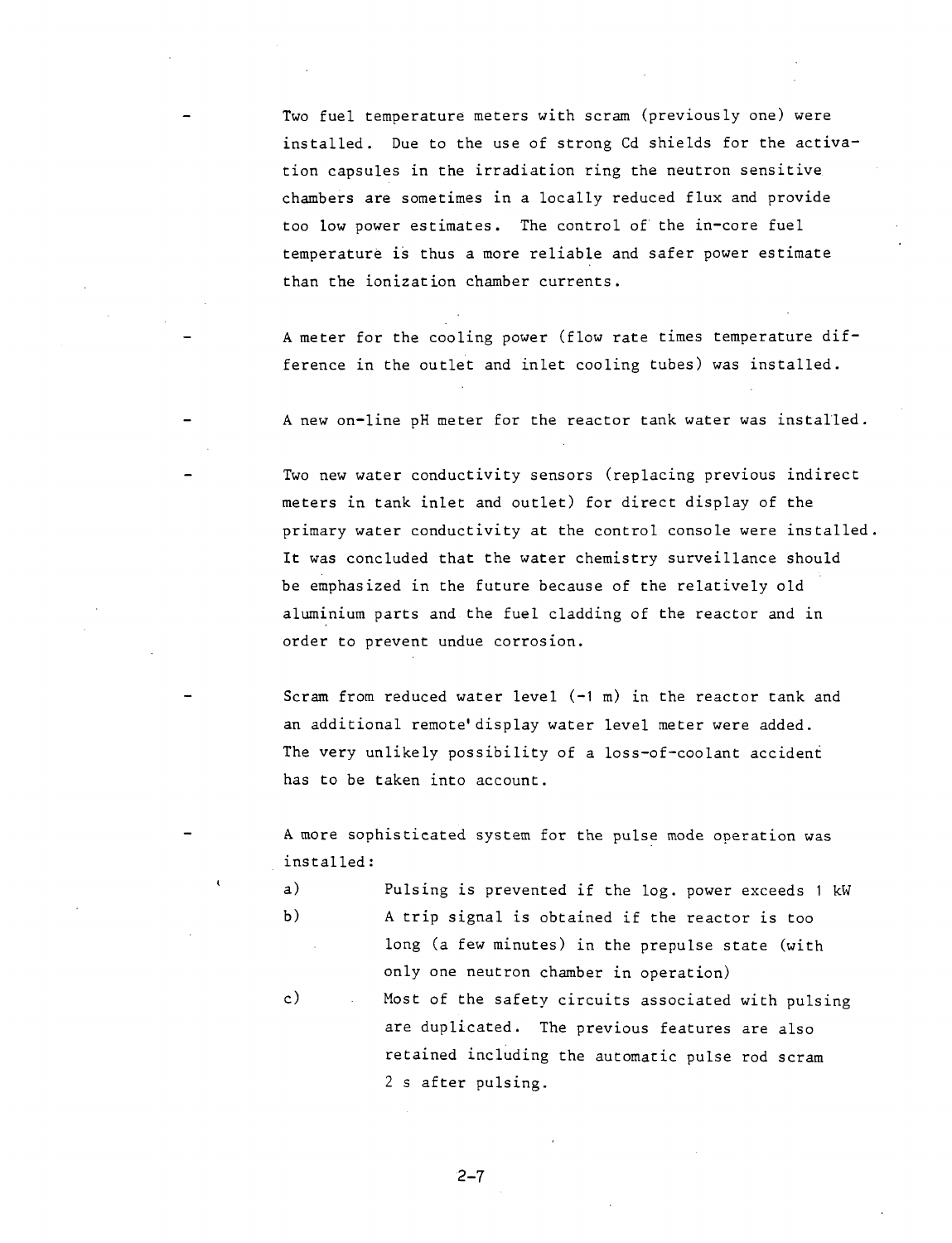A new activity measurement system for the primary water was installed including a Nal(Tl) scintillation detector in an off-tank water container with circulating water from the reactor tank. The signal is connected to a multichannel pulse height analyzer and also to an adjustable single channel pulse height selector and further to a count rate meter with an adjustable alarm level. A Ge(Li) semiconductor detector with still better energy resolution at the gamma detection would be very useful but represents a great investment in such a small instrumentation system. On the other hand, the prompt and reliable detection of possible fission products in the tank water indicating cladding or fuel failures, improper water cleaning etc. is important. GM-based aerosol and gas monitors for the air at the top of the reactor tank are also used for these purposes. The previous GM-tube system for primary-water activity measurements was found to be insufficient due to the high  $^{24}$ Na background (from  $^{27}$ Al(n,a)<sup>24</sup>Na reaction) and since it measures the integral gamma activity with no energy resolution.

The minimum period at manual operation is 3 s (previously 7 s).

In addition to the regulating rod  $(\Delta \rho / \beta = 0.9)$ , which is used for automatic power control, the Shim 2 control rod  $(\Delta \rho/\beta = 2.3)$ can also be used for automatic and slow reactivity compensation during longer periods of reactor operation when the regulating rod is below 20 % or above 80 % of its range.

The dropping times of the 3 motor driven control rods can be quickly measured by an installed new electronic meter.

An automatic scale change mode for the linear channel is included.

The nuclear channels, the signal manipulating equipment, the safety system relays, power supplies etc. are located in separate racks in the control room and are connected to the control console. The control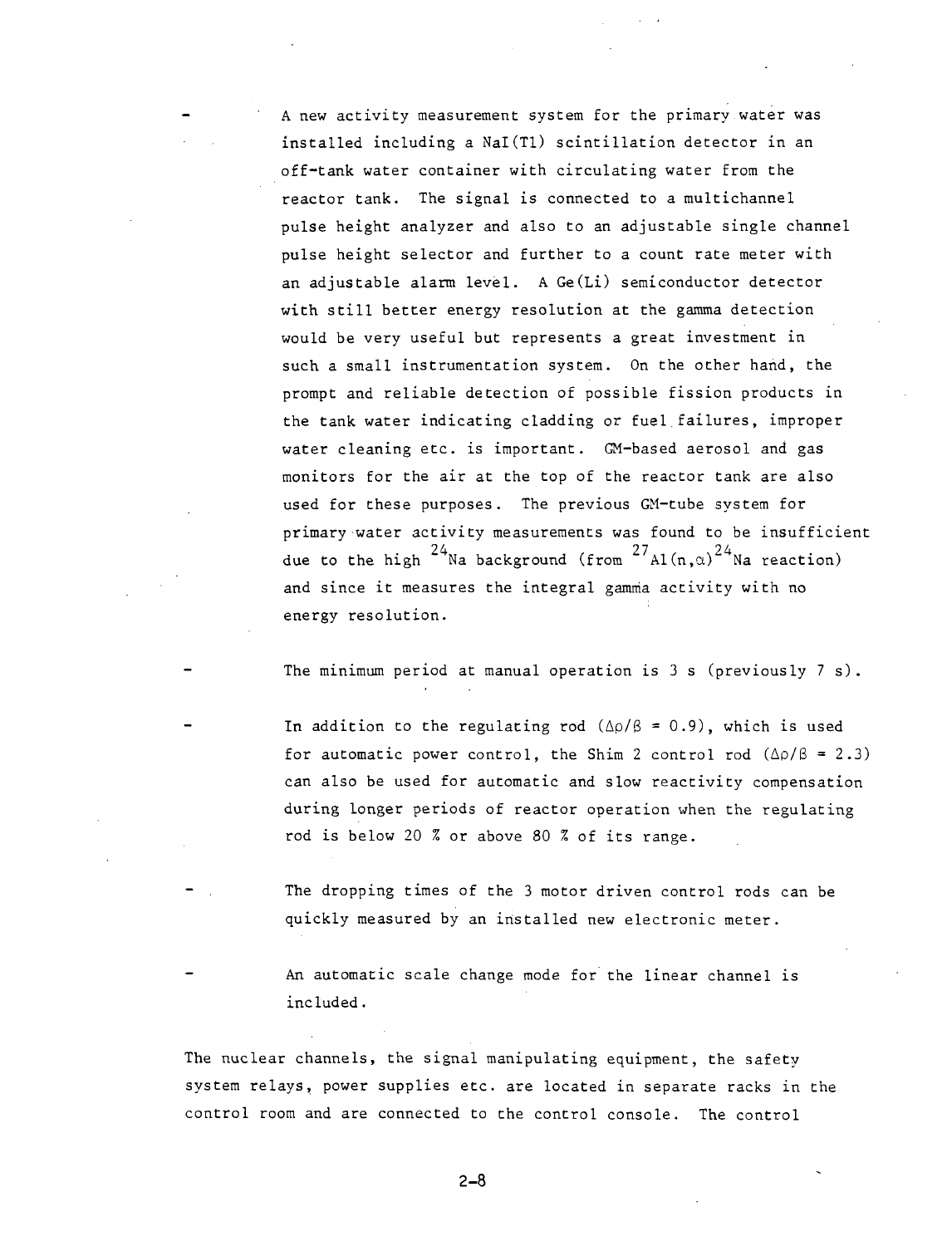console panel houses a two-pen recorder (lin. and log. pwr) , displaymeters, push buttons for command signals, lamps indicating scrams (red), alarms (orange), operation modes (green), state indication (yellow) of various equipment or quantities, some remote calibration potentiometers, etc. The lay-out was planned in the Reactor Laboratory.

Figure 3 is a picture of the control room with control console in the front and figure 4 a picture of the control console panel.

The ELMATIC step control system and the associated functional equipment provide a large variety of possibilities, which, however, could not be investigated in detail and fully utilized due to the limited time. The safety requirements and the planning goal to reduce the period to 6 s (previously *30* and 60 s) at the period locked automatic start-up led to contradictions, which could not and cannot be completely solved at the planning and adjustment of the automatic power control system. The alternative of complete automatic start-up based on some algorithm was abandoned owing to negligible benefits and based on effort-benefit considerations. Since there seem to be small or no benefits from a half-automatic start-up as compared to a manual start-up with an automatic scale change, the manual start-up has so far been preferred by the operators .

## 4 INSTALLATION, TESTS AND COMMISSIONING

The nuclear channels were ordered in September 1980 with a delivery time of 10 months whereas the conventional part was ordered in January 1981. The new instrumentation is installed in a new separate and air conditioned control room. The previous control console was located in the reactor hall. Due to delay in the construction works of the new control room the installations were started in the beginning of October 1981.

The delivery and installation of the nuclear instrumentation from KFKI was accepted on Oct. 23, 1981. The delivery and installation of the conventional instrumentation from Valmet Oy Instrument Works was accepted on Dec. 1, 1981. The instrument suppliers have also supplied an excellent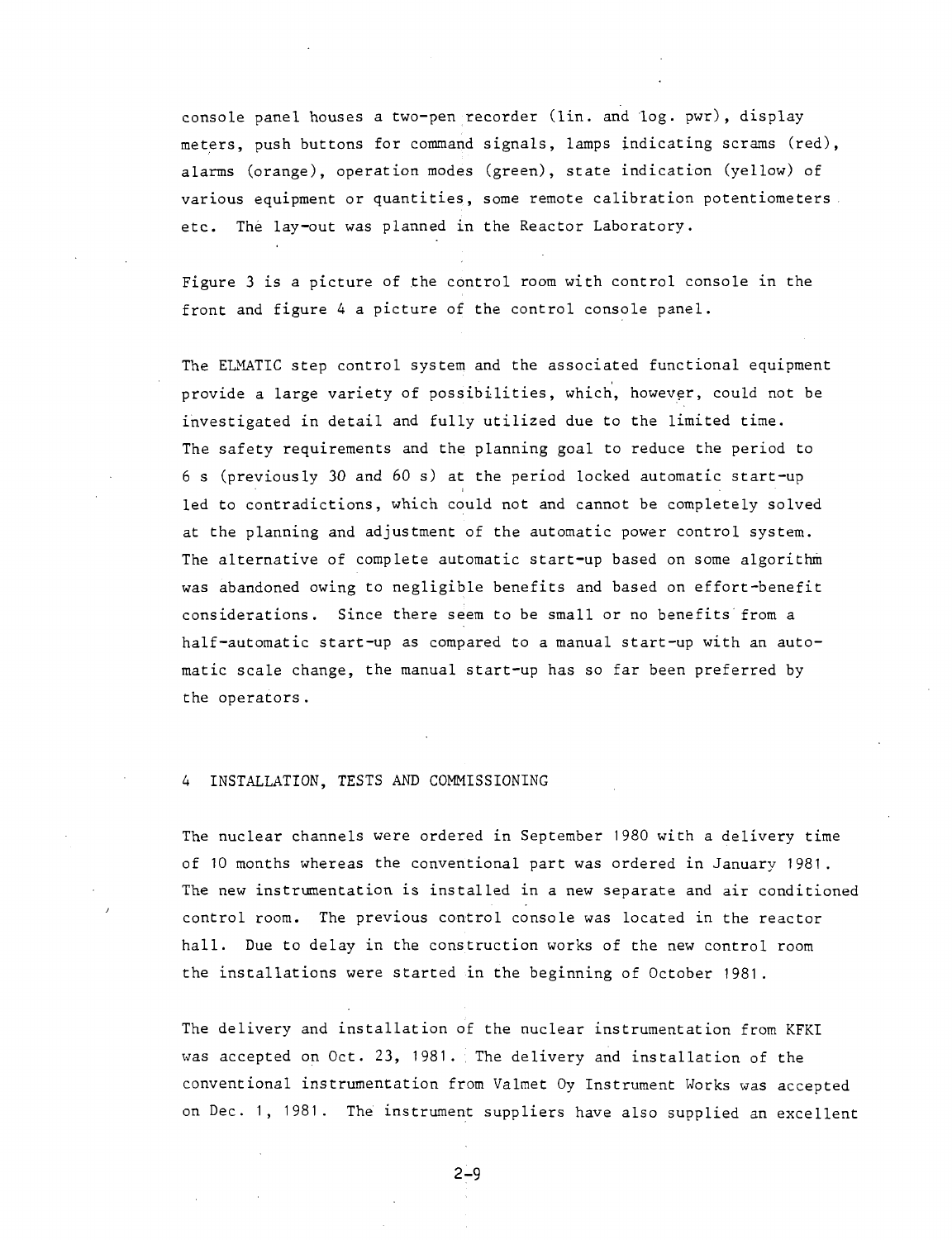documentation. A relatively complete set of spare parts has been acquired by the Reactor Laboratory.

Since the components and instrument modules had been pretested at the factories by the suppliers, and the conventional part had been assemblied to a great extent at the factory and moreover, because a detailed plan had been prepared, the installation and tests at the Reactor Laboratory proceeded smoothly and quickly. E.g. the control rod drive system was tested in advance with a spare rod assembly. Due to the new separate control room the new instrumentation could be installed almost completely in parallel with the old system and carefully pretested. The installations and pretests of individual measuring channels, command functions etc. were thoroughly planned and carried out. The switch over to the new system (on Nov. 4, 1981) was therefore very swift and straightforward and the new instrumentation worked properly from the very beginning. The old reactor instrumentation was still available and could have been used after a few hours' switch-over. The final tests and calibrations of the new instrumentation at the beginning of November 1981 were thoroughly documented and the results were also delivered to the safety authorities, which had accepted in advance the detailed installation and test program. A new safety report was also prepared. Some additional tests and calibrations of the primary water activity measurement system were carried out later.

The new instrumentation was inspected by the authorities on Dec. 4, 1981 and was accepted. Throughout the planning and installation process a close contact was kept up with the authorities, which were well informed and prepared for the final commissioning of the new instrumentation.

The total shut-down time of the reactor caused by the instrumentation renewal was only about 10 days.

#### 5 EXPERIENCES AND CONCLUSIONS

The new instrumentation has been in routine use since the beginning of November 1981 and with excellent experiences. The stand-by old instrumentation system and control console were never needed again and were disconnected and removed in June 1982.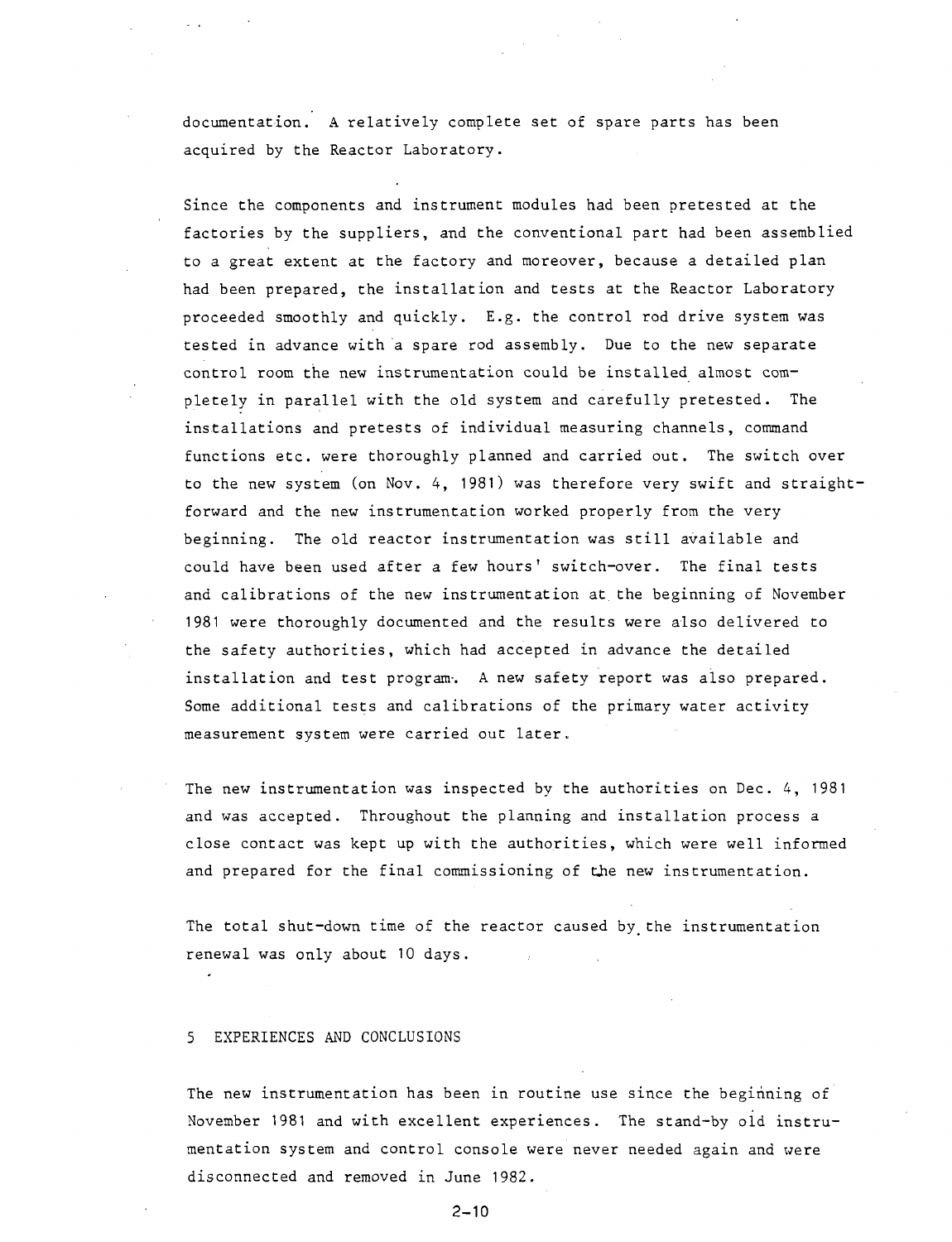During the switch-over, test and first month of operation with the new instrumentation a careful supervision and a detailed documentation of the operation were carried out.

A few minor malfunctions of some parts in the instrumentation have occurred a couple of times during abnormal external conditions (breakdown of the compressor in the airconditioning system leading to high control room temperatures in the summer time or exceptionally high humidity in the air) . By changing a zener diode in the automatic range controller the previous temporary malfunction (oscillations in the range control at extremely high temperatures) disappeared. By disconnecting an unused extra input from the linear channel current amplifier the previous zero line shifting arising from exceptionlly high humidity (> 85 %) also disappeared. During the first 10 month period of operation we experienced altogether four component failures (one electrolytical capacitor, one operational amplifier, one reed relay and one Valmet display meter).

The instrumentation renewal project, including evaluation of the old instrumentation, preliminary bids for quotations, preplanning, cost estimation etc. started in 1978, but the project was interrupted and delayed due to the lack of funding and was started again in 1980 this leading to some overlapping work. The total manpower supplied by the Reactor Laboratory was about 5 man years, which also included the preparation of a new safety report, planning, partly fabrication, installation and testing of the primary water activity monitoring system, detailed planning of the control console etc. The total cost of the instrumentation renewal project amounts to about \$ 400.000 including the new control room, salaries, social security costs etc. In 1981 two persons in the Reactor Laboratory were occupied almost full time with the project with some additional contributions from the operations division.

The frequent contacts between the suppliers, and the buyer/user throughout the project were also very useful to the end of influencing the system design and of getting the user acquainted with the new system. The geographical closeness of the suppliers is very valuable in this respect. One representative (Dr. Attila Baranyai) of the Hungarian supplier visited Finland for one year as an exchange research fellow and could also be quickly consulted during the latter part of the project.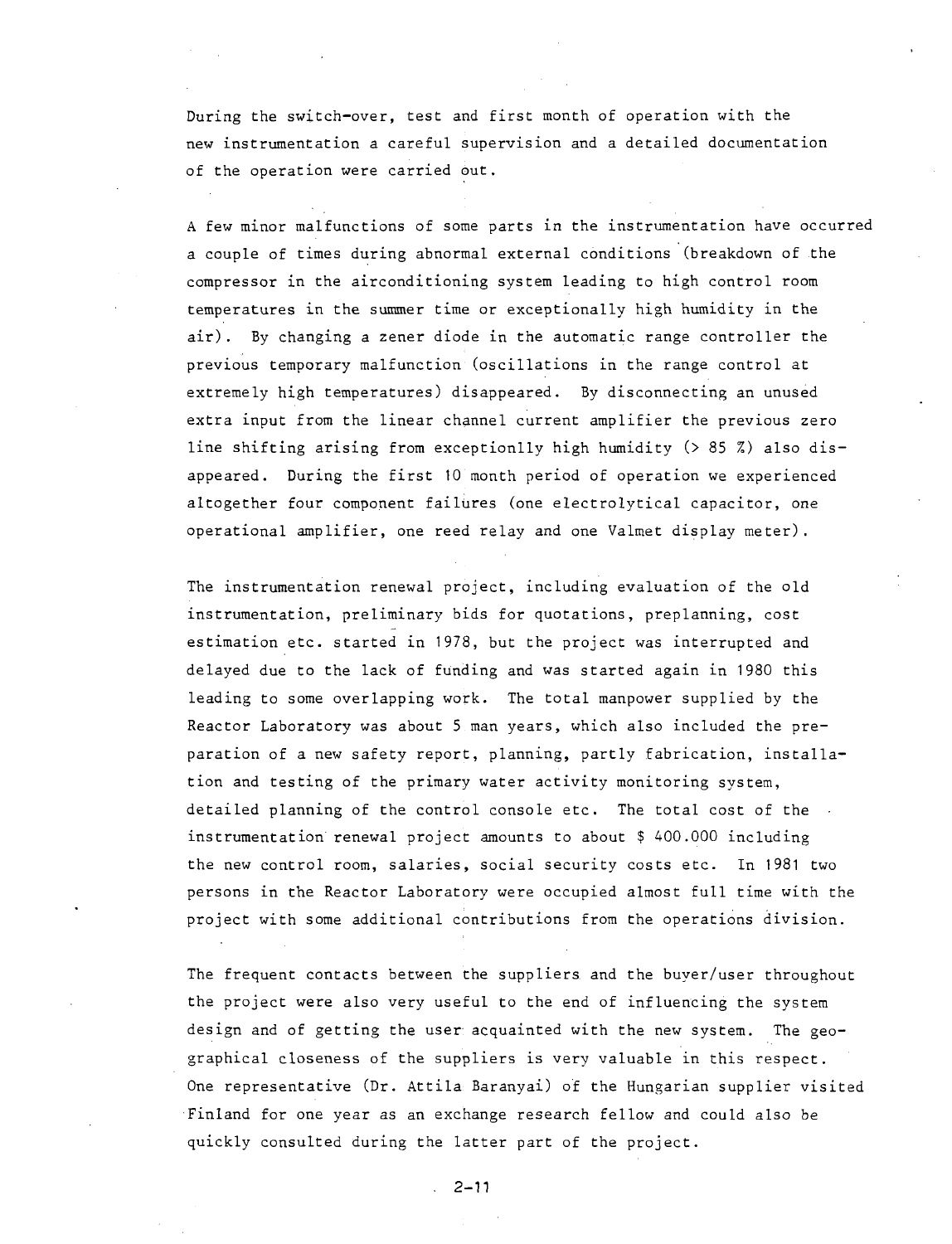As a summary it can be stated that the instrumentation renewal project at the 20 years old Finnish TRIGA Mark II reactor is successfully brought to a conclusion. The new instrumentation, which was completed at reasonable costs is reliable, flexible and can obviously be used for 10. ..20 years ahead. The formation of a special two-person project group working full time, the detailed planning of all the stages, the utilization of experienced instrument suppliers with standard and well tested equipment and the close contact with these suppliers and the authorities contributed to the successful result.

#### REFERENCES

B. Bärs, TRIGA instrumentation modernization. Sixth European Conference of TRIGA Users, Mainz, Sept. 16 - 18, 1980.

2 B. Bärs, P. Pellionisz<sup>3</sup>, Nuclear Reactor Instrumentation at Research Reactor Renewal. NUCLEX '81, 6th International Fair and Technical Meetings of Nuclear Industries, Basel, Oct.  $6 - 9$ , 1981.

3 Instrument System for Nuclear Industry. KFKI, Central Research Institute for Physics and Gamma Miivek. KFKI: P.O.B. 49, H1525 Budapest, Hungary.

4 Valmet Instrumentation. Valmet Oy Instrument Works, P.O.B. 237, SF-33101 Tampere 10, Finland.

5 Damatic Automation System. Valmet Oy Instrument Works, Finland.

6 P. Pellionisz, A. Baranyai, Reliability Improvements of Nuclear Reactor Instrumentation. Conf. on Nuclear Power Plant Control and Instrumentation, Cannes, 1971, IAEA-SM-226/18.

at KFKI, Budapest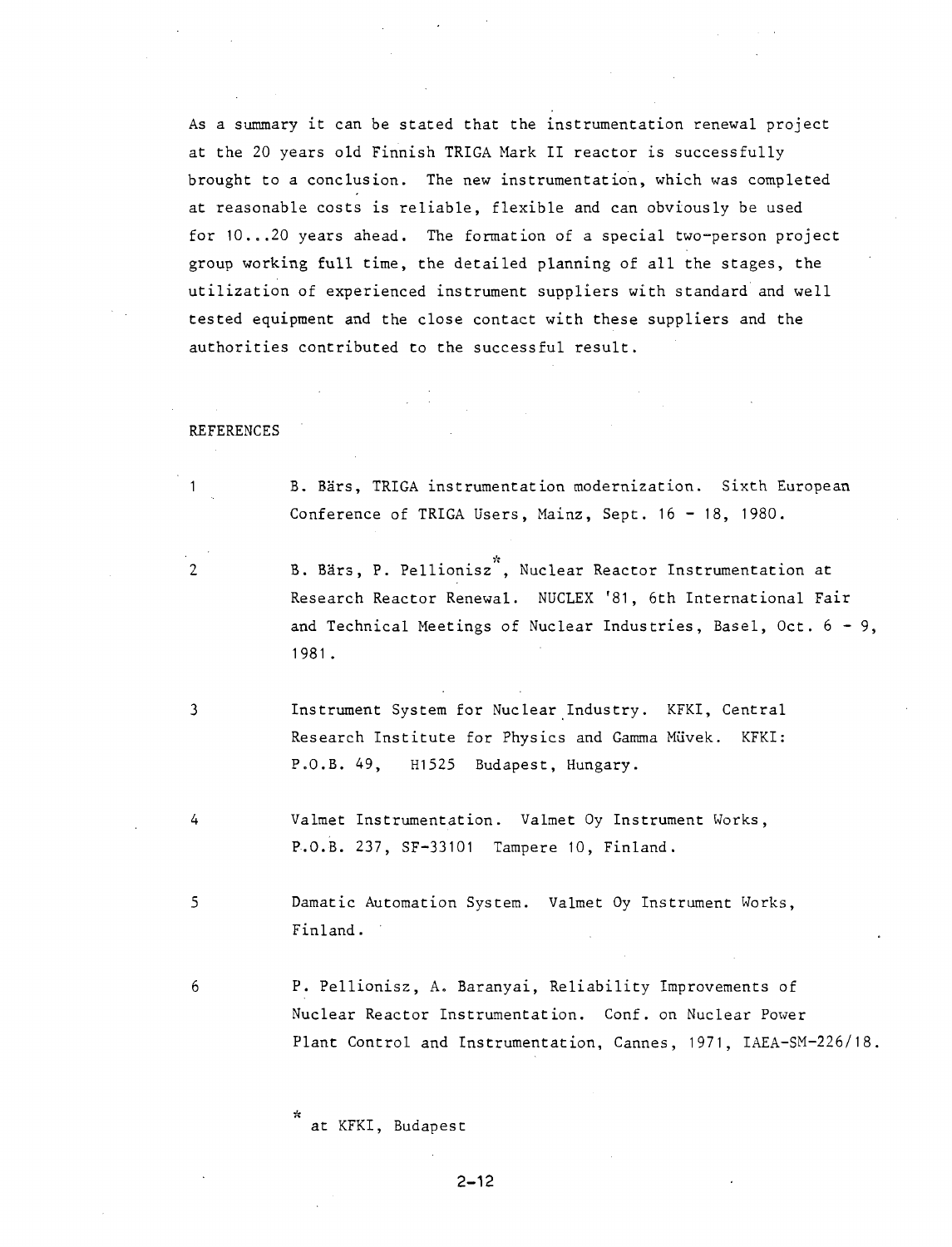



Fig. 1 Block diagram for nuclear measurements, power control and some scram actuators (TRIGA Mark II, Finland).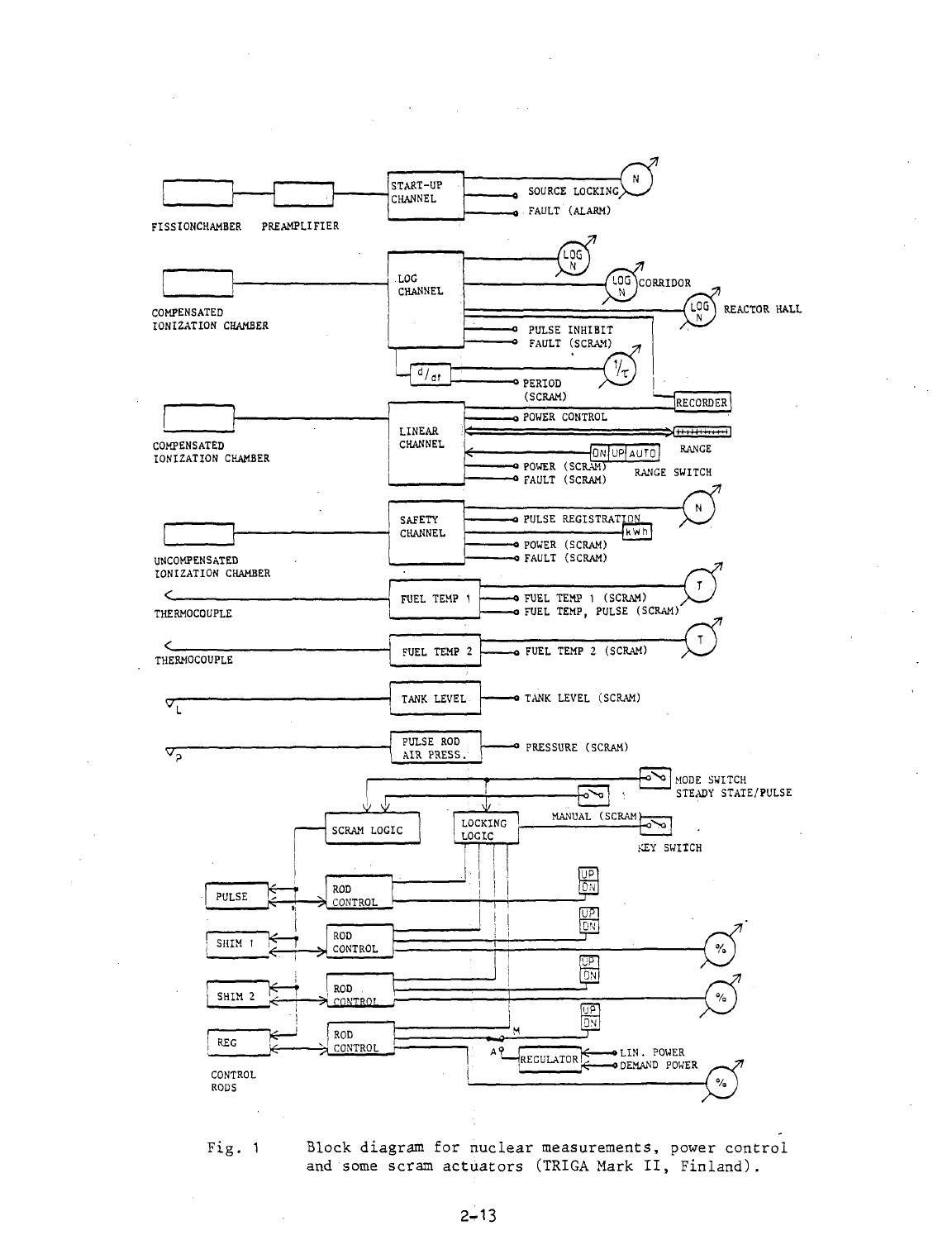

Fig, 2 Block diagram for the process parameter measurement channels (TRIGA Mark II, Finland).